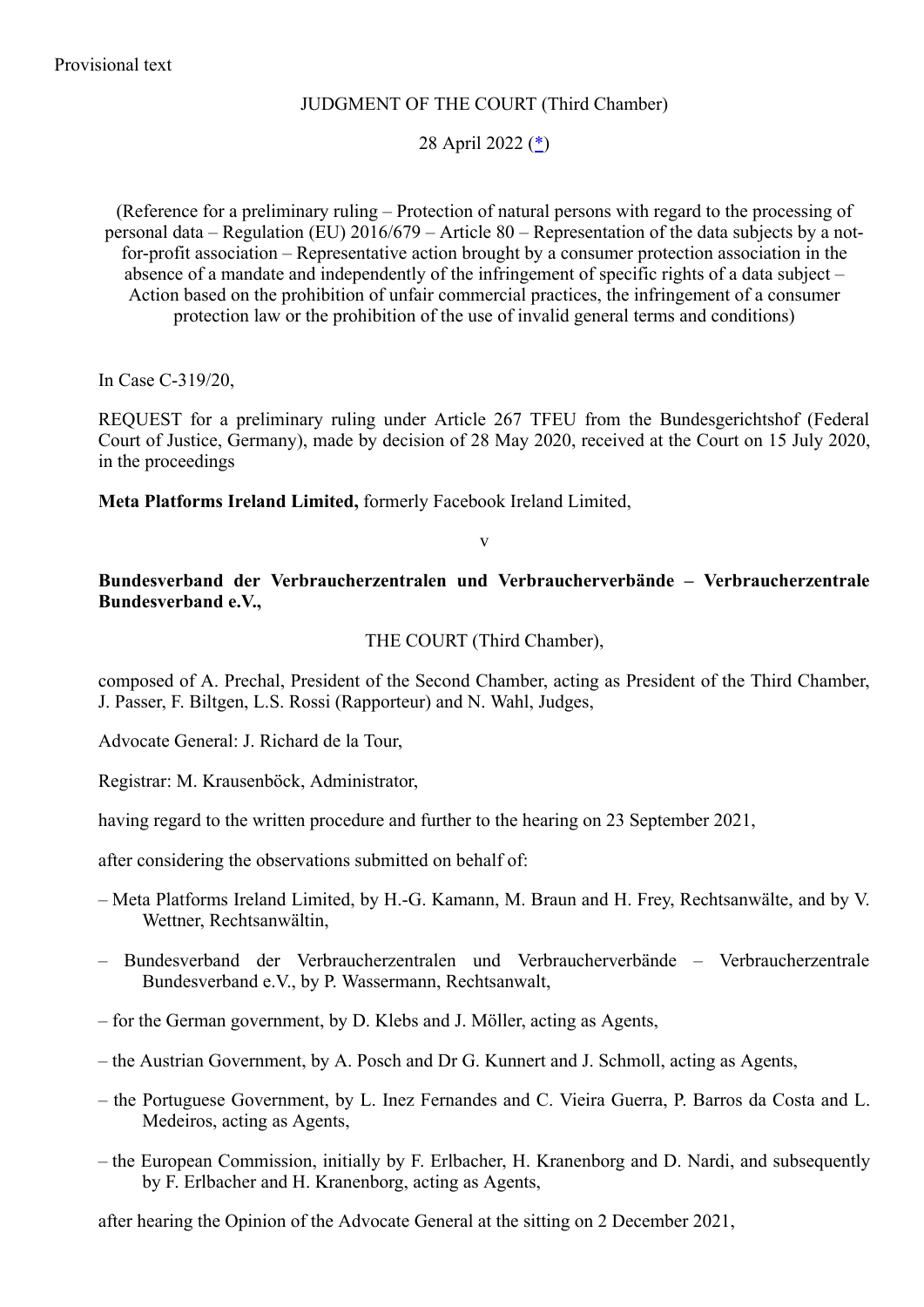# **Judgment**

- 1 This request for a preliminary ruling concerns the interpretation of Article 80(1) and (2) and Article 84(1) of Regulation (EU) 2016/679 of the European Parliament and of the Council of 27 April 2016 on the protection of natural persons with regard to the processing of personal data and on the free movement of such data, and repealing Directive 95/46/EC (General Data Protection Regulation) (OJ 2016 L 119, p. 1) ('the GDPR').
- 2 The request has been made in proceedings between Meta Platforms Ireland Limited, formerly Facebook Ireland Limited, whose registered office is in Ireland, and Bundesverband der Verbraucherzentralen und Verbraucherverbände – Verbraucherzentrale Bundesverband e.V. (Federal Union of Consumer Organisations and Associations, Germany) ('the Federal Union') concerning the infringement by Meta Platforms Ireland of the German legislation on the protection of personal data constituting, at the same time, an unfair commercial practice, an infringement of a law relating to consumer protection and a breach of the prohibition of the use of invalid general terms and conditions.

# **Legal context**

# *European Union law*

# *The GDPR*

3 Recitals 9, 10, 13 and 142 of the GDPR state:

- '(9) The objectives and principles of Directive [95/46/EC of the European Parliament and of the Council of 24 October 1995 on the protection of individuals with regard to the processing of personal data and on the free movement of such data (OJ 1995 L 281, p. 31)] remain sound, but it has not prevented fragmentation in the implementation of data protection across the Union, legal uncertainty or a widespread public perception that there are significant risks to the protection of natural persons, in particular with regard to online activity. Differences in the level of protection of the rights and freedoms of natural persons, in particular the right to the protection of personal data, with regard to the processing of personal data in the Member States may prevent the free flow of personal data throughout the Union. Those differences may therefore constitute an obstacle to the pursuit of economic activities at the level of the Union, distort competition and impede authorities in the discharge of their responsibilities under Union law. Such a difference in levels of protection is due to the existence of differences in the implementation and application of Directive [95/46].
- (10) In order to ensure a consistent and high level of protection of natural persons and to remove the obstacles to flows of personal data within the Union, the level of protection of the rights and freedoms of natural persons with regard to the processing of such data should be equivalent in all Member States. Consistent and homogenous application of the rules for the protection of the fundamental rights and freedoms of natural persons with regard to the processing of personal data should be ensured throughout the Union. …

(13) In order to ensure a consistent level of protection for natural persons throughout the Union and to prevent divergences hampering the free movement of personal data within the internal market, a Regulation is necessary to provide legal certainty and transparency for economic operators, including micro, small and medium-sized enterprises, and to provide natural persons in all Member States with the same level of legally enforceable rights and obligations and responsibilities for controllers and processors, to ensure consistent monitoring of the processing

<sup>…</sup>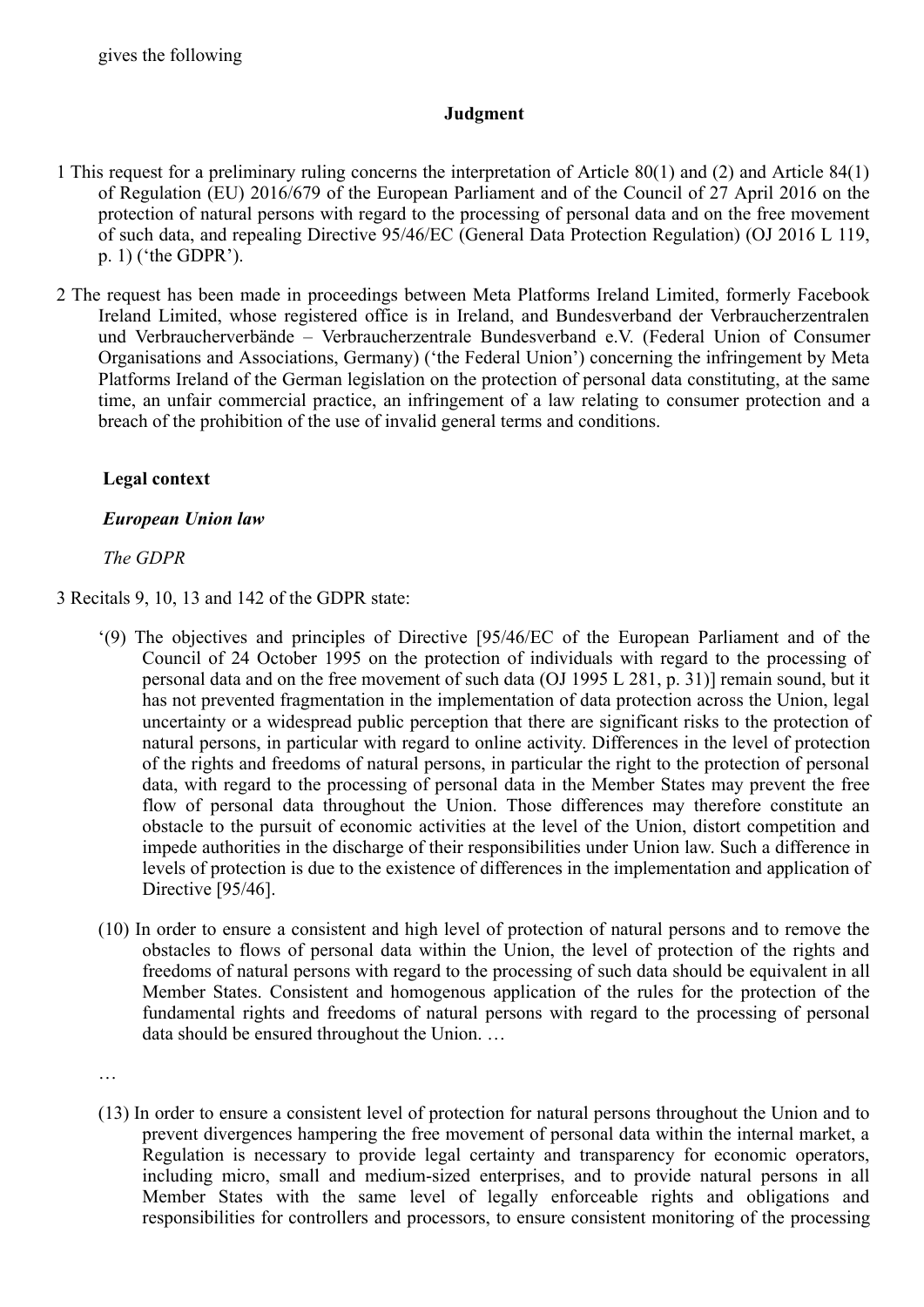of personal data, and equivalent sanctions in all Member States as well as effective cooperation between the supervisory authorities of different Member States. …

…

(142) Where a data subject considers that his or her rights under this Regulation are infringed, he or she should have the right to mandate a not-for-profit body, organisation or association which is constituted in accordance with the law of a Member State, has statutory objectives which are in the public interest and is active in the field of the protection of personal data to lodge a complaint on his or her behalf with a supervisory authority, exercise the right to a judicial remedy on behalf of data subjects or, if provided for in Member State law, exercise the right to receive compensation on behalf of data subjects. A Member State may provide for such a body, organisation or association to have the right to lodge a complaint in that Member State, independently of a data subject's mandate, and the right to an effective judicial remedy where it has reasons to consider that the rights of a data subject have been infringed as a result of the processing of personal data which infringes this Regulation. That body, organisation or association may not be allowed to claim compensation on a data subject's behalf independently of the data subject's mandate.'

4 Article 1 of that regulation, entitled 'Subject matter and objectives', provides, in paragraph 1 thereof:

'This Regulation lays down rules relating to the protection of natural persons with regard to the processing of personal data and rules relating to the free movement of personal data.'

5 Article 4(1) of the GDPR provides:

'For the purposes of this Regulation:

- (1) "personal data" means any information relating to an identified or identifiable natural person ("data subject"); an identifiable natural person is one who can be identified, directly or indirectly, in particular by reference to an identifier such as a name, an identification number, location data, an online identifier or to one or more factors specific to the physical, physiological, genetic, mental, economic, cultural or social identity of that natural person.'
- 6 Chapter III of the GDPR, which includes Articles 12 to 23, is entitled 'Rights of the data subject'.
- 7 Article 12 of that regulation, headed 'Transparent information, communication and modalities for the exercise of the rights of the data subject', lay downs, in paragraph 1 thereof:

'The controller shall take appropriate measures to provide any information referred to in Articles 13 and 14 and any communication under Articles 15 to 22 and 34 relating to processing to the data subject in a concise, transparent, intelligible and easily accessible form, using clear and plain language, in particular for any information addressed specifically to a child. The information shall be provided in writing, or by other means, including, where appropriate, by electronic means. When requested by the data subject, the information may be provided orally, provided that the identity of the data subject is proven by other means.'

8 Article 13 of the GDPR, entitled 'Information to be provided where personal data are collected from the data subject', provides, in paragraph  $1(c)$  and  $(e)$  thereof:

'Where personal data relating to a data subject are collected from the data subject, the controller shall, at the time when personal data are obtained, provide the data subject with all of the following information:

…

(c) the purposes of the processing for which the personal data are intended as well as the legal basis for the processing;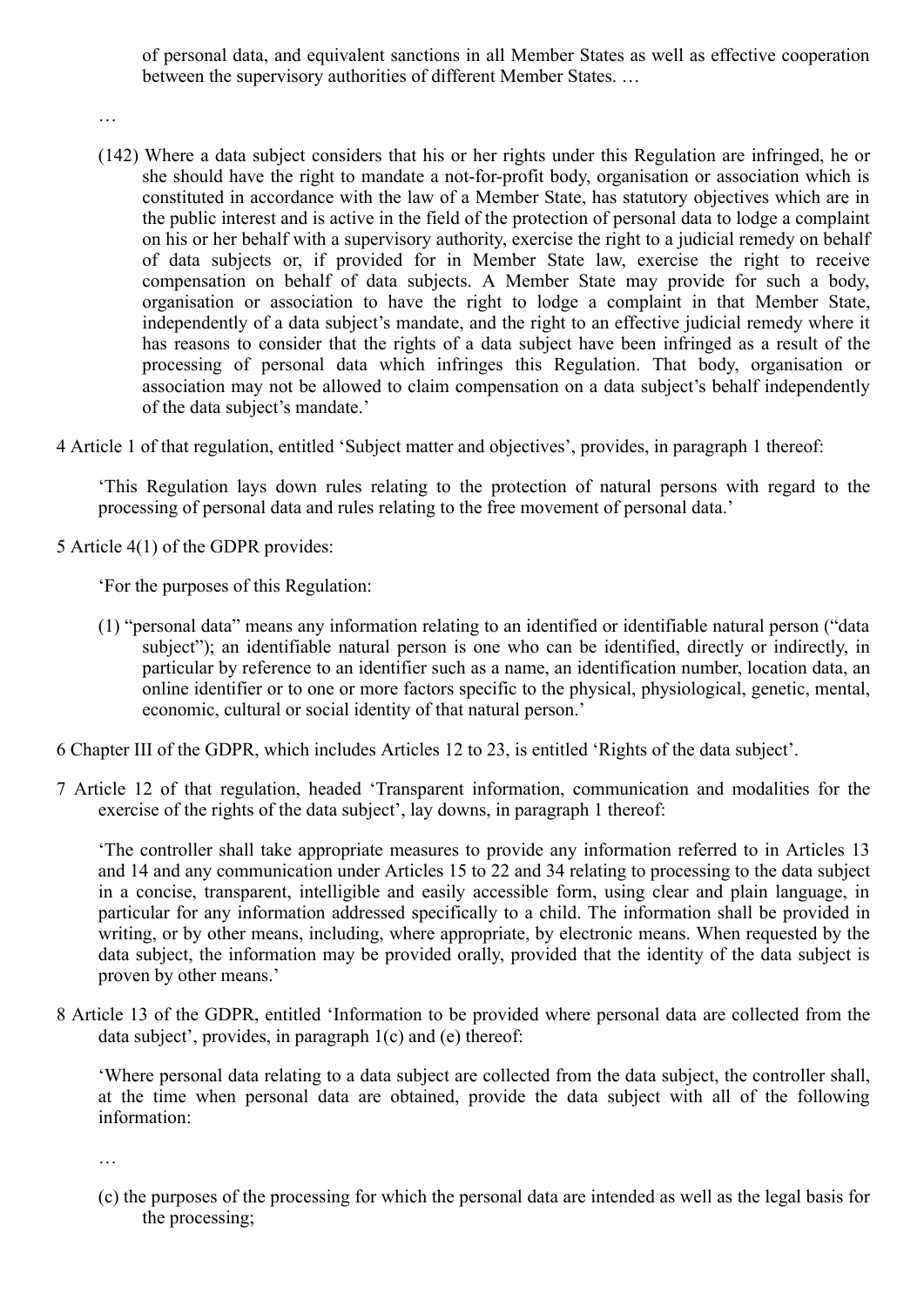(e) the recipients or categories of recipients of the personal data, if any …'

…

- 9 Chapter VIII of that regulation, which comprises Articles 77 to 84, is entitled 'Remedies, liability and penalties'.
- 10 Article 77 of the GDPR, headed 'Right to lodge a complaint with a supervisory authority', provides, in paragraph 1 thereof:

'Without prejudice to any other administrative or judicial remedy, every data subject shall have the right to lodge a complaint with a supervisory authority, in particular in the Member State of his or her habitual residence, place of work or place of the alleged infringement if the data subject considers that the processing of personal data relating to him or her infringes this Regulation.'

11 Article 78 of the GDPR, headed 'Right to an effective judicial remedy against a supervisory authority', lays down, in paragraph 1 thereof:

'Without prejudice to any other administrative or non-judicial remedy, each natural or legal person shall have the right to an effective judicial remedy against a legally binding decision of a supervisory authority concerning them.'

12 Article 79 of the GDPR, headed 'Right to an effective judicial remedy against a controller or processor', provides, in paragraph 1 thereof:

'Without prejudice to any available administrative or non-judicial remedy, including the right to lodge a complaint with a supervisory authority pursuant to Article 77, each data subject shall have the right to an effective judicial remedy where he or she considers that his or her rights under this Regulation have been infringed as a result of the processing of his or her personal data in non-compliance with this Regulation.'

13 Article 80 of the GDPR, entitled 'Representation of data subjects', is worded as follows:

'1. The data subject shall have the right to mandate a not-for-profit body, organisation or association which has been properly constituted in accordance with the law of a Member State, has statutory objectives which are in the public interest, and is active in the field of the protection of data subjects' rights and freedoms with regard to the protection of their personal data to lodge the complaint on his or her behalf, to exercise the rights referred to in Articles 77, 78 and 79 on his or her behalf, and to exercise the right to receive compensation referred to in Article 82 on his or her behalf where provided for by Member State law.

2. Member States may provide that any body, organisation or association referred to in paragraph 1 of this Article, independently of a data subject's mandate, has the right to lodge, in that Member State, a complaint with the supervisory authority which is competent pursuant to Article 77 and to exercise the rights referred to in Articles 78 and 79 if it considers that the rights of a data subject under this Regulation have been infringed as a result of the processing.'

14 Article 82 of that regulation, headed 'Right to compensation and liability', provides, in paragraph 1 thereof:

'Any person who has suffered material or non-material damage as a result of an infringement of this Regulation shall have the right to receive compensation from the controller or processor for the damage suffered.'

15 Article 84 of the GDPR, entitled 'Penalties', lays down, in paragraph 1 thereof:

'Member States shall lay down the rules on other penalties applicable to infringements of this Regulation in particular for infringements which are not subject to administrative fines pursuant to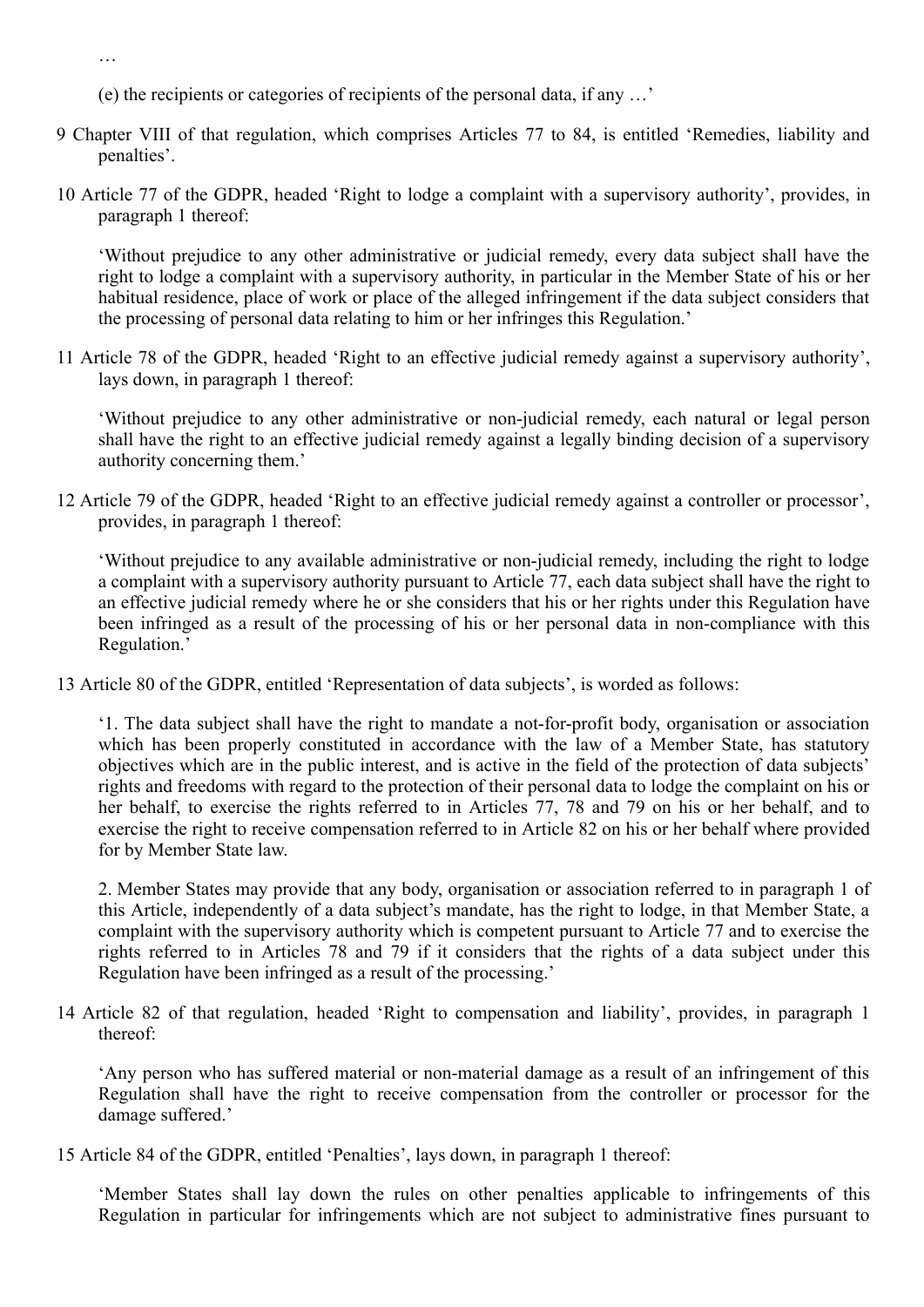Article 83, and shall take all measures necessary to ensure that they are implemented. Such penalties shall be effective, proportionate and dissuasive.'

*Directive 2005/29/EC*

16 The objective of Directive 2005/29/EC of the European Parliament and of the Council of 11 May 2005 concerning unfair business-to-consumer commercial practices in the internal market and amending Council Directive 84/450/EEC, Directives 97/7/EC, 98/27/EC and 2002/65/EC of the European Parliament and of the Council and Regulation (EC) No 2006/2004 of the European Parliament and of the Council ('Unfair Commercial Practices Directive') (OJ 2005 L 149, p. 22) is, according to Article 1 thereof, to contribute to the proper functioning of the internal market and achieve a high level of consumer protection by approximating the laws, regulations and administrative provisions of the Member States on unfair commercial practices harming consumers' economic interests.

17 Under Article 5 of Directive 2005/29, entitled 'Prohibition of unfair commercial practices':

- '1. Unfair commercial practices shall be prohibited.
- 2. A commercial practice shall be unfair if:
- (a) it is contrary to the requirements of professional diligence,

and

(b) it materially distorts or is likely to materially distort the economic behaviour with regard to the product of the average consumer whom it reaches or to whom it is addressed, or of the average member of the group when a commercial practice is directed to a particular group of consumers.

…

5. Annex I contains the list of those commercial practices which shall in all circumstances be regarded as unfair. …'

18 Article 11(1) of that directive, entitled 'Enforcement', provides:

'Member States shall ensure that adequate and effective means exist to combat unfair commercial practices in order to enforce compliance with the provisions of this Directive in the interest of consumers.

Such means shall include legal provisions under which persons or organisations regarded under national law as having a legitimate interest in combating unfair commercial practices, including competitors, may:

(a) take legal action against such unfair commercial practices;

and/or

(b) bring such unfair commercial practices before an administrative authority competent either to decide on complaints or to initiate appropriate legal proceedings.

It shall be for each Member State to decide which of these facilities shall be available and whether to enable the courts or administrative authorities to require prior recourse to other established means of dealing with complaints, including those referred to in Article 10. These facilities shall be available regardless of whether the consumers affected are in the territory of the Member State where the trader is located or in another Member State.

…<sup>'</sup>

19 Annex I to Directive 2005/29, which contains the list of unfair commercial practices in all circumstances, provides, in point 26 thereof: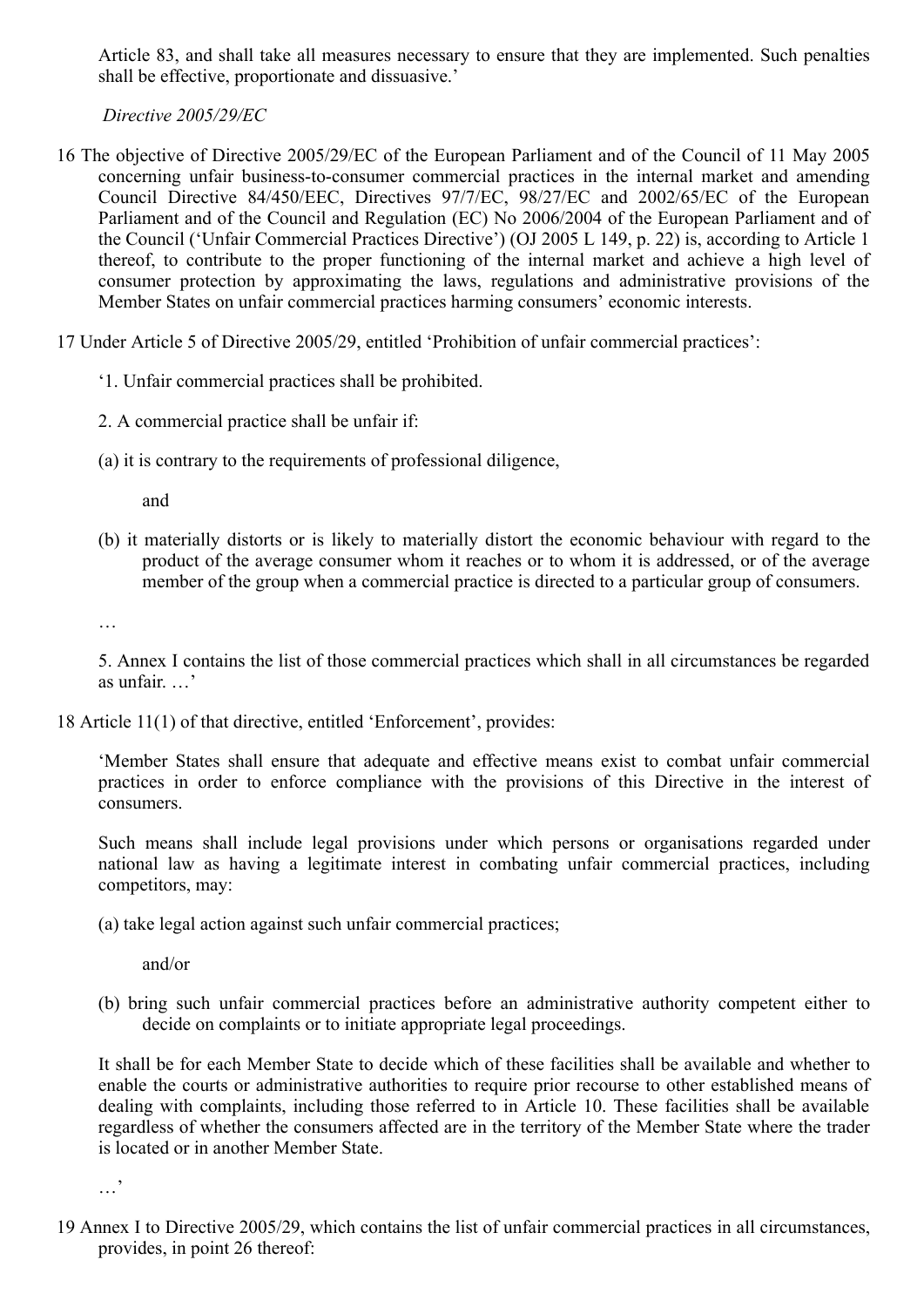'Making persistent and unwanted solicitations by telephone, fax, e-mail or other remote media except in circumstances and to the extent justified under national law to enforce a contractual obligation. This is without prejudice to … [Directive 95/46] …'

*Directive 2009/22/EC*

20 Under Article 1 of Directive 2009/22/EC of the European Parliament and of the Council of 23 April 2009 on injunctions for the protection of consumers' interests (OJ 2009 L 110, p. 30), entitled 'Scope':

'1. The purpose of this Directive is to approximate the laws, regulations and administrative provisions of the Member States relating to actions for an injunction referred to in Article 2 aimed at the protection of the collective interests of consumers included in the Directives listed in Annex I, with a view to ensuring the smooth functioning of the internal market.

2. For the purposes of this Directive, an infringement means any act contrary to the Directives listed in Annex I as transposed into the internal legal order of the Member States which harms the collective interests referred to in paragraph 1.'

21 Article 7 of Directive 2009/22, entitled 'Provisions for wider action', is worded as follows:

'This Directive shall not prevent Member States from adopting or maintaining in force provisions designed to grant qualified entities and any other person concerned more extensive rights to bring action at national level.'

22 Annex I to Directive 2009/22 contains the list of EU directives referred to in Article 1 thereof. Point 11 of that annex refers to Directive 2005/29.

*Directive (EU) 2020/1828*

- 23 Recitals 11, 13 and 15 of Directive (EU) 2020/1828 of the European Parliament and of the Council of 25 November 2020 on representative actions for the protection of the collective interests of consumers and repealing Directive 2009/22/EC (OJ 2020 L 409, p. 1) state:
	- '(11) This Directive should not replace existing national procedural mechanisms for the protection of collective or individual consumer interests. Taking into account their legal traditions, it should leave it to the discretion of the Member States whether to design the procedural mechanism for representative actions required by this Directive as part of an existing or as part of a new procedural mechanism for collective injunctive measures or redress measures, or as a distinct procedural mechanism, provided that at least one national procedural mechanism for representative actions complies with this Directive. … If there were procedural mechanisms in place at national level in addition to the procedural mechanism required by this Directive, the qualified entity should be able to choose which procedural mechanism to use.

…

(13) The scope of this Directive should reflect recent developments in the field of consumer protection. Since consumers now operate in a wider and increasingly digitalised marketplace, achieving a high level of consumer protection requires that areas such as data protection, financial services, travel and tourism, energy, and telecommunications be covered by the Directive, in addition to general consumer law. …

…

(15) This Directive should be without prejudice to the legal acts listed in Annex I and therefore it should not change or extend the definitions laid down in those legal acts or replace any enforcement mechanism that those legal acts might contain. For example, the enforcement mechanisms provided for in or based on [the GDPR] could, where applicable, still be used for the protection of the collective interests of consumers.'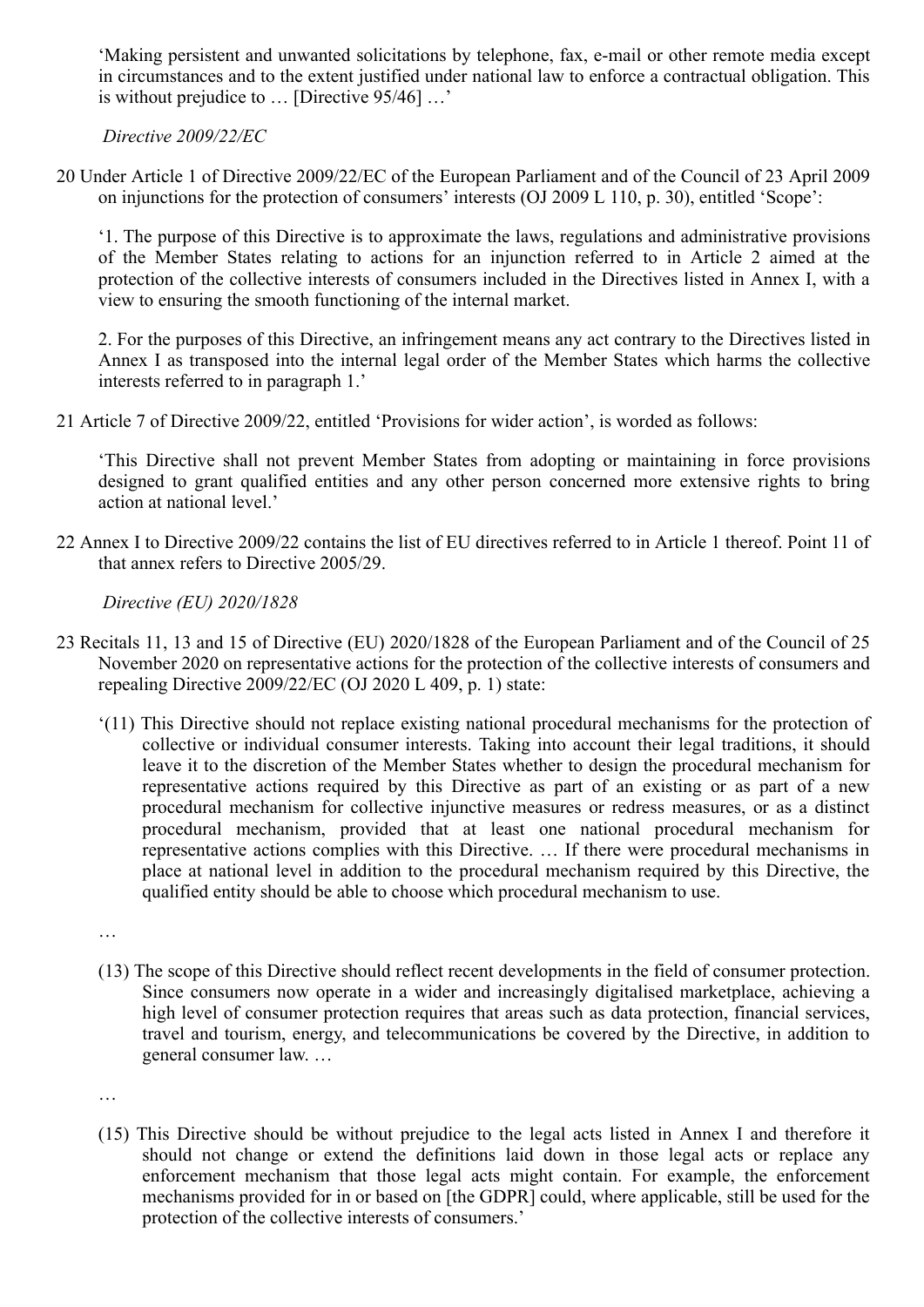24 Article 2 of that directive, headed 'Scope', provides, in paragraph 1 thereof:

'This Directive applies to representative actions brought against infringements by traders of the provisions of Union law referred to in Annex I, including such provisions as transposed into national law, that harm or may harm the collective interests of consumers. This Directive is without prejudice to the provisions of Union law referred to in Annex I. …'

25 Article 24(1) of that directive, entitled 'Transposition', provides:

Member States shall adopt and publish, by 25 December 2022, the laws, regulations and administrative provisions necessary to comply with this Directive. They shall immediately inform the Commission thereof.

They shall apply those measures from 25 June 2023.

…'

26 Annex I to Directive 2020/1828, which contains the list of provisions of EU law referred to in Article 2(1) thereof, refers to the GDPR in point 56 thereof.

## *German law*

### *Law on injunctions*

27 Under Paragraph 2 of the Gesetz über Unterlassungsklagen bei Verbraucherrechts- und anderen Verstößen (Unterlassungsklagengesetz – UKlaG) (Law on injunctions against infringements of consumer law and other infringements) of 26 November 2001 (BGBl. 2001 I, p. 3138), in the version applicable to the dispute in the main proceedings ('the Law on Injunctions'):

'(1) Any person who infringes rules in place to protect consumers (consumer protection laws), other than in the application or recommendation of general terms and conditions, may be subject to an order to cease and desist or a prohibition order in the interest of consumer protection. …

(2) For the purposes of this provision, "consumer protection laws" means, in particular:

…

11. the rules defining lawfulness

- (a) of the collection of personal data of a consumer by an undertaking or
- (b) the processing or use of personal data which have been collected by a business in relation to a consumer,

where the data are collected, processed or used for the purposes of publicity, market and opinion research, use by an information agency, a personality and usage profile establishment, of any other data business or for similar commercial purposes.'

28 The Bundesgerichtshof (Federal Court of Justice, Germany) states that, under point 1 of the first sentence of Paragraph 3(1) of the Law on Injunctions, bodies with standing to bring proceedings, within the meaning of Paragraph 4 of that law, may, first, in accordance with Paragraph 1 of that law, seek an injunction against the use of invalid general terms and conditions under Paragraph 307 of the Bürgerliches Gesetzbuch (Civil Code) and, second, seek an injunction against infringements of consumer protection law, within the meaning of Paragraph 2(2) of that law.

#### *Law against unfair competition*

29 Paragraph 3(1) of the Gesetz gegen den unlauteren Wettbewerb (Law against unfair competition) of 3 July 2004 (BGB1. 2004 I, p. 1414), in the version applicable to the main proceedings ('the Law against unfair competition'), provides: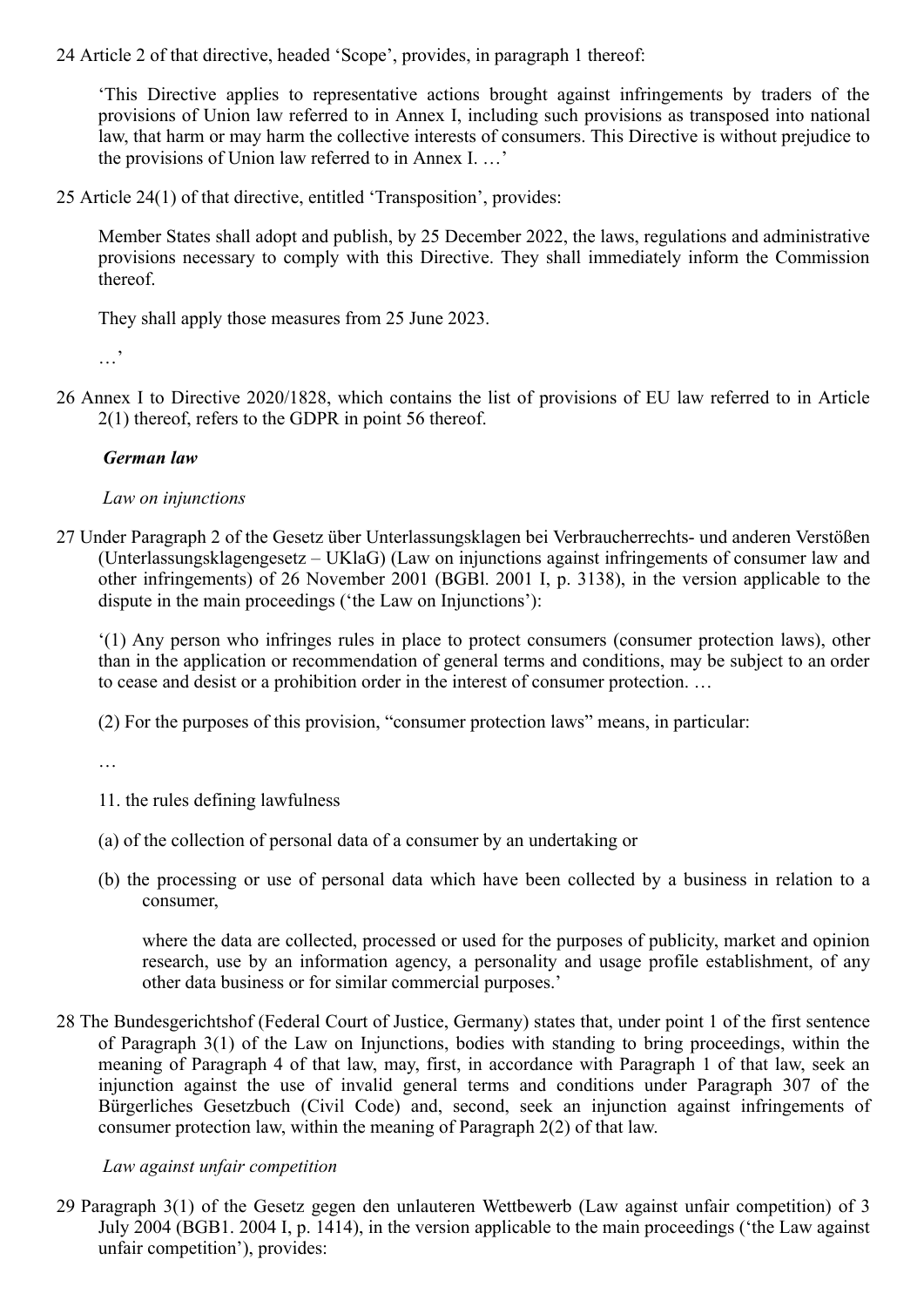'Unfair commercial practices shall be prohibited.'

30 Paragraph 3a of the Law against unfair competition is worded as follows:

'A person shall be considered to be acting unfairly where he or she infringes a statutory provision that is also intended to regulate market behaviour in the interests of market participants and the infringement is liable to have a significantly adverse effect on the interests of consumers, other market participants or competitors.'

31 Paragraph 8 of the Law against unfair competition lays down:

'(1) Any commercial practice which is unlawful under Paragraph 3 or Paragraph 7 may give rise to an order to cease and desist and, in the event of recurrence, an order to refrain or a prohibition order. …

…

(3) Applications for the injunctions referred to in subparagraph (1) may be made:

- …
- 3. by qualified entities which provide evidence that they are included in the list of qualified entities, in accordance with Paragraph 4 of the [Law on injunctions] …'

*The Law on Electronic Media*

32 The Bundesgerichtshof (Federal Court of Justice) states that Paragraph 13(1) of the Telemediengesetz ('the Law on Electronic Media') of 26 February 2007 (BGB1. 2007 I, p. 179) was applicable until the GDPR came into force. As from that date, that provision has been replaced by Articles 12 to 14 of the GDPR.

33 Under the first sentence of Paragraph 13(1) of the Law on Electronic Media:

'From the outset of the use, the service provider shall inform the user in a universally comprehensible form of the mode, the extent and the purpose of the collection and use of personal data and of the processing of his or her data in States which do not come within the scope of [Directive 95/46] in so far as he or she has not already been so informed.'

## **The dispute in the main proceedings and the question referred for a preliminary ruling**

- 34 Meta Platforms Ireland, which manages the provision of services of the online social network Facebook in the European Union, is the controller of the personal data of users of that social network in the European Union. Facebook Germany GmbH, which has its registered office in Germany, promotes the sale of advertising space at the internet address www.facebook.de. The Facebook internet platform contains, inter alia, at the internet address www.facebook.de, an area called 'App-Zentrum' ('App Center') on which Meta Platforms Ireland makes available to users free games provided by third parties. When consulting the App Center of some of those games, an indication appears informing the user that the use of the application concerned enables the gaming company to obtain a certain amount of personal data and, by that use, permission is given for it to publish data on behalf of that user, such as his or her score and other information. The consequence of that use is that the user accepts the general terms and conditions of the application and its data protection policy. In addition, in the case of a specific game, it is stated that the application has permission to post the status, photos and other information on behalf of that user.
- 35 The Federal Union, a body which has standing under Paragraph 4 of the Law on Injunctions, considers that the information provided by the games concerned in the App Center is unfair, in particular in terms of the failure to comply with the legal requirements which apply to the obtention of valid consent from the user under the provisions governing data protection. Moreover, it considers that the statement that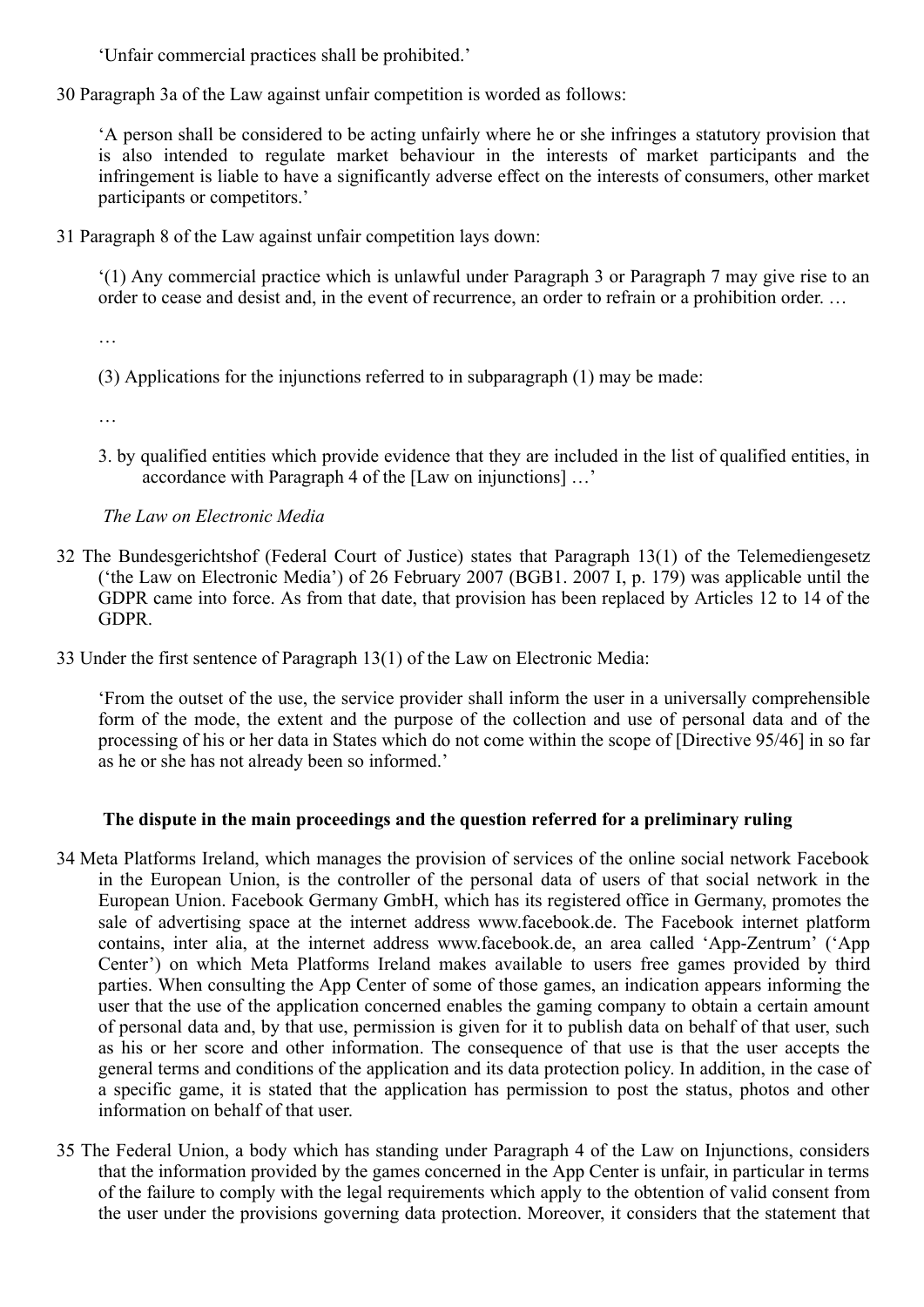the application has permission to publish certain personal information of the user on his or her behalf constitutes a general condition which unduly disadvantages the user.

- 36 In that context, the Federal Union brought an action for an injunction before the Landgericht Berlin (Regional Court, Berlin, Germany) against Meta Platforms Ireland based on Paragraph 3a of the Law against unfair competition, the first sentence of point 11 of Paragraph 2(2) of the Law on Injunctions and the Civil Code. It brought that action independently of a specific infringement of a data subject's right to protection of his or her data and without being mandated to do so by such a person.
- 37 The Landgericht Berlin (Regional Court, Berlin) ruled against Meta Platforms Ireland, in accordance with the form of order sought by the Federal Union. The appeal brought by Meta Platforms Ireland before the Kammergericht Berlin (Higher Regional Court, Berlin, Germany) was dismissed. Meta Platforms Ireland then brought an appeal on a point of law (*Revision*) before the referring court against the dismissal decision adopted by the Kammergericht Berlin (Higher Regional Court, Berlin).
- 38 The referring court considers that the action brought by the Federal Union is well founded, in so far as Meta Platforms Ireland infringed Paragraph 3a of the Law against unfair competition and the first sentence of point 11 of Paragraph 2(2) of the Law on Injunctions, and used an invalid general condition, within the meaning of Paragraph 1 of the Law on Injunctions.
- 39 However, that court has doubts as to the admissibility of the action brought by the Federal Union. It takes the view that it cannot be ruled out that the Federal Union, which did indeed have standing to bring proceedings on the date on which it brought the action – on the basis of Paragraph 8(3) of the Law against unfair competition and point 1 of the first sentence of Paragraph 3(1) of the Law on Injunctions – lost that status during the proceedings, following the entry into force of the GDPR and, in particular, Article 80(1) and (2) and Article 84(1) thereof. If that were the case, the referring court would have to uphold the appeal on a point of law brought by Meta Platforms Ireland and dismiss the action of the Federal Union, since, under German procedural law, standing to bring proceedings must endure until the end of the proceedings at last instance.
- 40 According to the referring court, the answer in that regard is not clear from the assessment of the wording, scheme and objectives of the provisions of the GDPR.
- 41 As regards the wording of the provisions of the GDPR, the referring court notes that the existence of standing to bring proceedings of not-for-profit bodies, organisations or associations which have been properly constituted in accordance with the law of a Member State, pursuant to Article 80(1) of the GDPR, presupposes that the data subject has mandated a body, organisation or association for it to exercise on his or her behalf the rights referred to in Articles 77 to 79 of the GDPR and the right to compensation referred to in Article 82 of the GDPR where the law of a Member State so provides.
- 42 The referring court states that standing to bring proceedings under Paragraph 8(3)(3) of the Law against unfair competition does not cover such an action brought on the basis of a mandate and on behalf of a data subject in order to assert his or her personal rights. On the contrary, it confers on an association, by virtue of a right peculiar to it and stemming from Paragraph 3(1) and Paragraph 3a of the Law against unfair competition, standing to bring proceedings on an objective basis against infringements of the provisions of the GDPR, independently of the infringement of specific rights of data subjects and of a mandate conferred by them.
- 43 In addition, the referring court observes that Article 80(2) of the GDPR does not provide for an association's standing to bring proceedings in order to secure the application, objectively, of the law on the protection of personal data since that provision presupposes that the rights of a data subject laid down in the GDPR have actually been infringed as a result of the processing of specific data.
- 44 Furthermore, an association's standing to bring proceedings, such as that provided for in Paragraph 8(3) of the Law against unfair competition, cannot result from Article 84(1) of the GDPR, under which the Member States are to lay down the rules on other penalties applicable to infringements of that regulation and are to take all measures necessary to ensure that they are implemented. The standing of an association, such as that referred to in Paragraph 8(3) of the Law against unfair competition, cannot be regarded as constituting a 'penalty' within the meaning of that provision of the GDPR.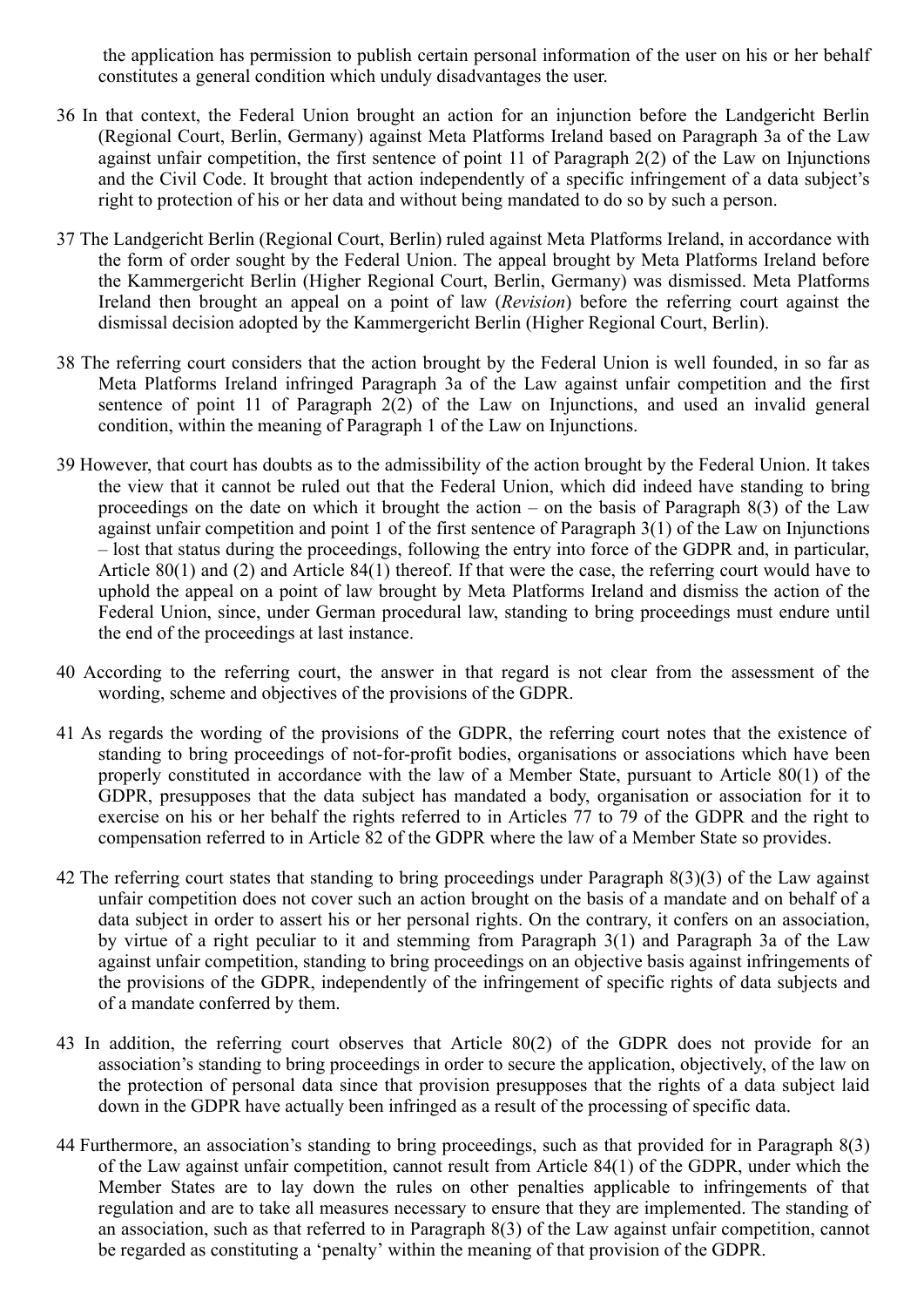- 45 As regards the scheme of the provisions of the GDPR, the referring court considers that it may be inferred from the fact that it harmonised, inter alia, the powers of the supervisory authorities that it is principally for those authorities to verify the application of the provisions of that regulation. However, the expression 'without prejudice to any other … remedy', which appears in Article 77(1), Article 78(1) and (2) and Article 79(1) of the GDPR, may undermine the argument that oversight of the application of the law is exhaustively governed by that regulation.
- 46 As regards the objective of the provisions of the GDPR, the referring court notes that the effectiveness of that regulation may support an argument in favour of associations having standing to bring proceedings on the basis of competition law, in accordance with Paragraph 8(3)(3) of the Law against unfair competition, independently of the infringement of specific rights of data subjects, since that would allow an additional opportunity to supervise the application of the law to remain, in order to ensure as high a level as possible of protection of personal data, in accordance with recital 10 of the GDPR. Nonetheless, accepting that associations have standing to bring proceedings under competition law may be considered to run counter to the objective of harmonisation pursued by the GDPR.
- 47 In the light of those considerations, the Bundesgerichtshof (Federal Court of Justice) decided to stay the proceedings and to refer the following question to the Court of Justice for a preliminary ruling:

'Do the rules in Chapter VIII, in particular in Article 80(1) and (2) and Article 84(1), of [the GDPR] preclude national rules which – alongside the powers of intervention of the supervisory authorities responsible for monitoring and enforcing the Regulation and the options for legal redress for data subjects – empower, on the one hand, competitors and, on the other, associations, entities and chambers entitled under national law, to bring proceedings for breaches of [the GDPR], independently of the infringement of specific rights of individual data subjects and without being mandated to do so by a data subject, against [the person responsible for that infringement] before the civil courts on the basis of the prohibition of unfair commercial practices or breach of a consumer protection law or the prohibition of the use of invalid general terms and conditions?'

#### **Consideration of the question referred**

- 48 As a preliminary point, it should be noted that, as is apparent, in particular, from paragraph 36 and from paragraphs 41 to 44 above, the dispute in the main proceedings is between a consumer protection association, such as the Federal Union, and Meta Platforms Ireland and concerns the question whether such an association may bring proceedings against that company in the absence of a mandate granted to it for that purpose and independently of the infringement of specific rights of the data subjects.
- 49 In those circumstances, as the Commission correctly observed in its written observations, the answer to the question referred for a preliminary ruling depends solely on the interpretation of Article 80(2) of the GDPR, since the provisions of Article 80(1) of the GDPR and of Article 84 of the GDPR are not relevant in the present case. First, the application of Article 80(1) of the GDPR presupposes that the data subject has mandated the not-for-profit body, organisation or association referred to in that provision to take on his or her behalf the legal measures provided for in Articles 77 to 79 of the GDPR. It is common ground that that is not the case in the main proceedings, since the Federal Union acts independently of any mandate from a data subject. Second, it is common ground that Article 84 of the GDPR concerns the administrative and criminal penalties applicable to infringements of that regulation, which is also not at issue in the main proceedings.
- 50 Furthermore, it should be noted that the case in the main proceedings does not raise the question of a competitor's standing to bring proceedings. Consequently, it is only necessary to answer the part of the question which relates to the standing to bring proceedings of associations, bodies and chambers authorised under national law, referred to in Article 80(2) of the GDPR.
- 51 It follows that the question referred by the referring court must be understood as seeking to ascertain, in essence, whether Article 80(2) of the GDPR must be interpreted as precluding national legislation which allows a consumer protection association to bring legal proceedings, in the absence of a mandate conferred on it for that purpose and independently of the infringement of specific rights of a data subject, against the person allegedly responsible for an infringement of the laws protecting personal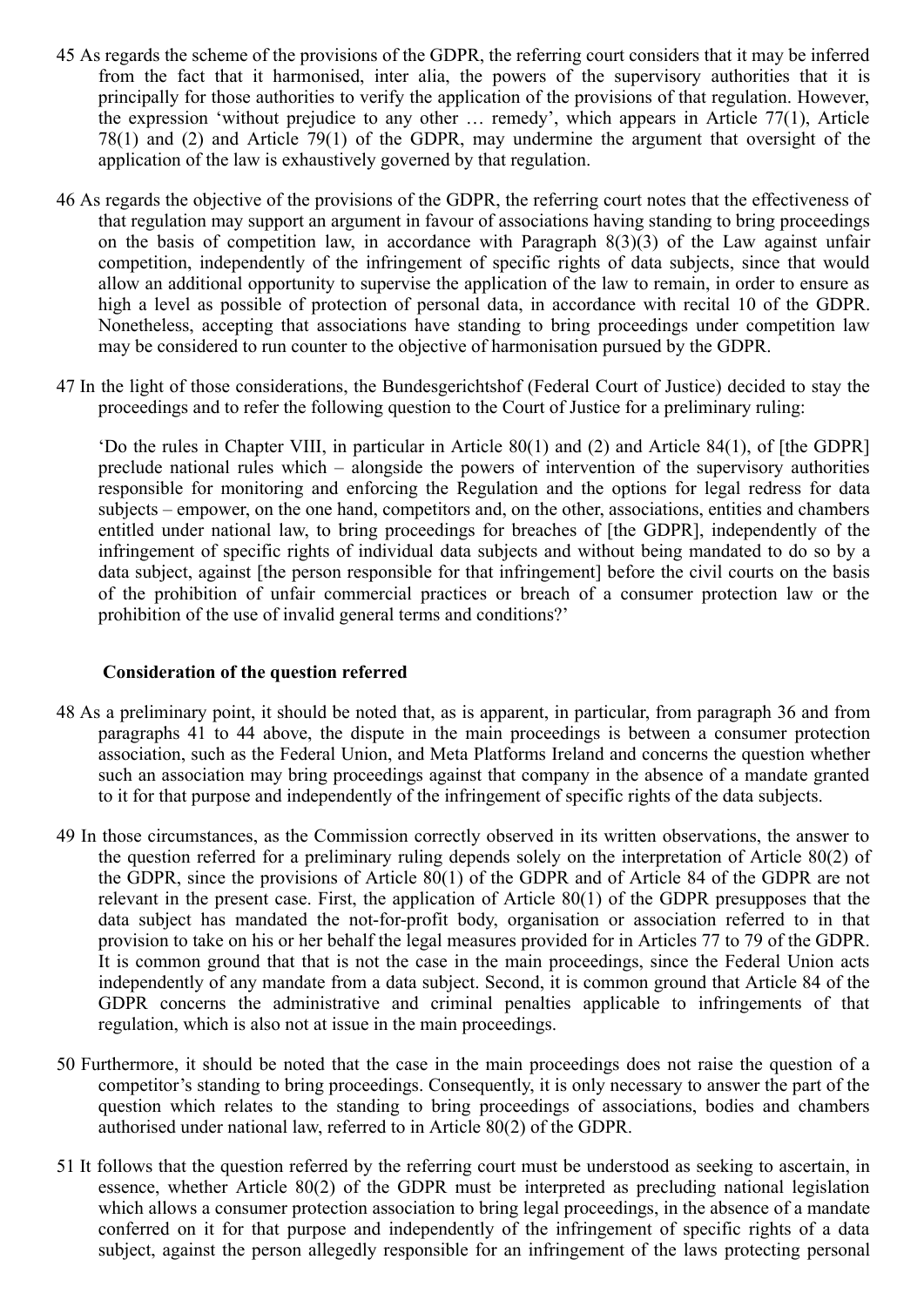data, by alleging infringement of the prohibition of unfair commercial practices, consumer protection legislation or the prohibition of the use of invalid general terms and conditions.

- 52 In order to answer that question, it must be borne in mind that, as is apparent from recital 10 of the GDPR, that regulation seeks, inter alia, to ensure consistent and homogeneous application of the rules for the protection of the fundamental rights and freedoms of natural persons with regard to the processing of personal data throughout the European Union and to remove obstacles to flows of personal data within the European Union.
- 53 In that context, Chapter VIII of that regulation governs, inter alia, the legal remedies enabling the protection of the data subject's rights where his or her personal data have been the subject of processing that is allegedly contrary to the provisions of that regulation. The protection of those rights may thus be sought either directly by the data subject or by an authorised entity, whether there is a mandate to that end or not, pursuant to Article 80 of the GDPR.
- 54 Thus, first of all, the data subject has the right to lodge a complaint himself or herself with a supervisory authority of a Member State or to bring an action before the national civil courts. More specifically, that data subject has the right to lodge a complaint with a supervisory authority, in accordance with Article 77 of the GDPR, the right to an effective judicial remedy against a supervisory authority, pursuant to Article 78 of the GDPR, the right to an effective judicial remedy against a controller or processor, provided for in Article 79 of the GDPR, and the right to obtain from the controller or processor compensation for the harm suffered, under Article 82 of the GDPR.
- 55 Next, in accordance with Article 80(1) of the GDPR, the data subject has the right to mandate a not-forprofit body, organisation or association, subject to certain conditions, to lodge a complaint on his or her behalf or to exercise the rights referred to in the articles referred to above on his or her behalf.
- 56 In accordance with Article 80(2) of the GDPR, Member States may provide that any body, organisation or association, independently of a data subject's mandate granted by a data subject, has the right to lodge, in the Member State in question, a complaint with the supervisory authority, pursuant to Article 77 of that regulation, and to exercise the rights referred to in Articles 78 and 79 thereof, if it considers that the rights of a data subject under that regulation have been infringed as a result of the processing of personal data concerning him or her.
- 57 In that regard, it should be noted that, as is apparent from Article 1(1) of the GDPR, read in the light, inter alia, of recitals 9, 10 and 13 thereof, that regulation seeks to ensure the harmonisation of national legislation on the protection of personal data which is, in principle, full. However, the provisions of that regulation make it possible for Member States to lay down additional, stricter or derogating national rules, which leave them a margin of discretion as to the manner in which those provisions may be implemented ('opening clauses').
- 58 In that regard, it must be recalled that, according to the Court's settled case-law, pursuant to Article 288 TFEU and by virtue of the very nature of regulations and of their function in the system of sources of EU law, the provisions of those regulations generally have immediate effect in the national legal systems without it being necessary for the national authorities to adopt measures of application. Nonetheless, some of those provisions may necessitate, for their implementation, the adoption of measures of application by the Member States (judgment of 15 June 2021, *Facebook Ireland and Others*, C-645/19, EU:C:2021:483, paragraph 110 and the case-law cited).
- 59 That is the case, inter alia, of Article 80(2) of the GDPR, which leaves the Member States a discretion with regard to its implementation. Thus, in order for it to be possible to proceed with the representative action without a mandate provided for in that provision, Member States must make use of the option made available to them by that provision to provide in their national law for that mode of representation of data subjects.
- 60 However, as the Advocate General observed, in points 51 and 52 of his Opinion, when the Member States exercise the option granted to them by such an opening clause, they must use their discretion under the conditions and within the limits laid down by the provisions of the GDPR and must therefore legislate in such a way as not to undermine the content and objectives of that regulation.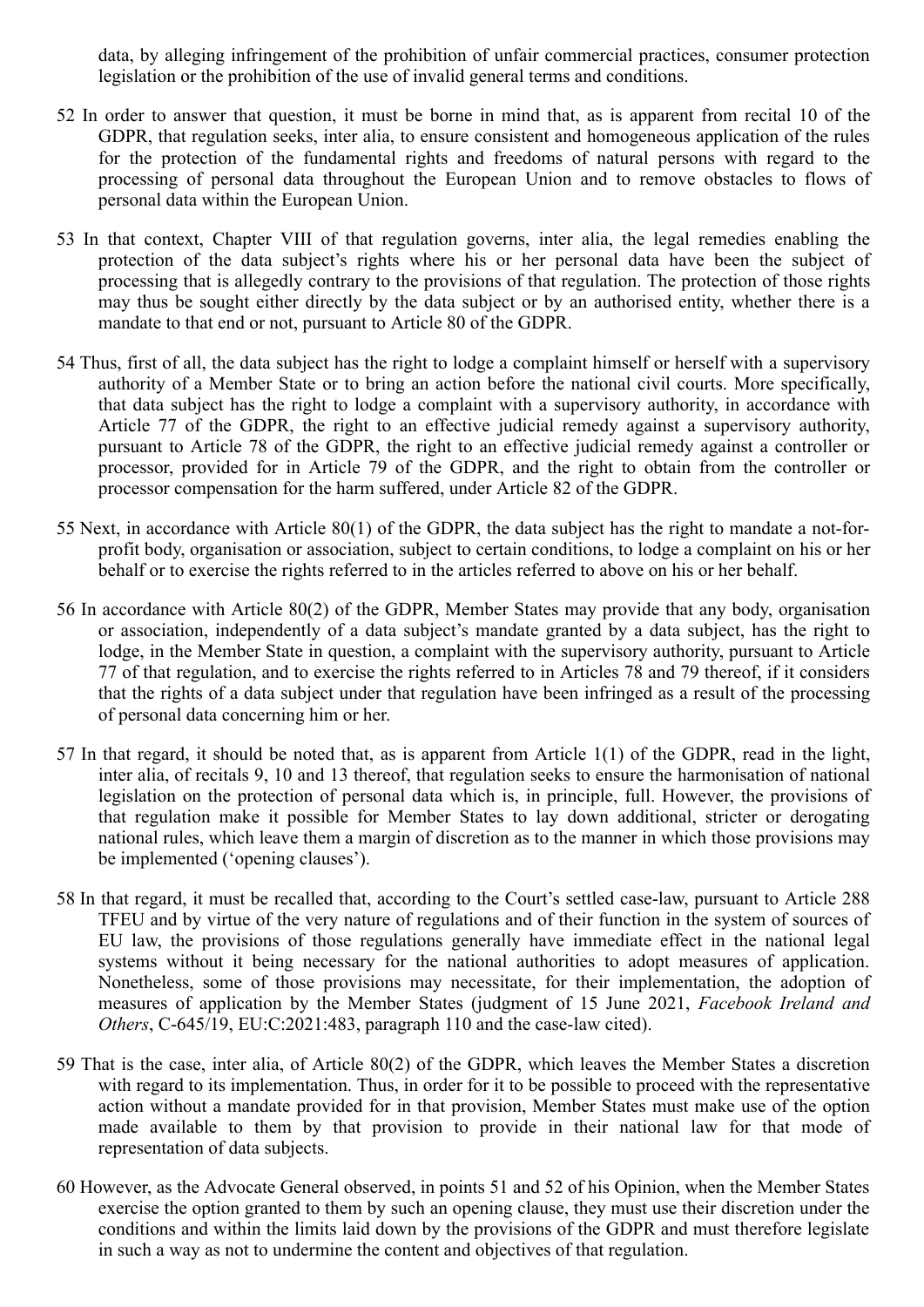- 61 In this instance, as was confirmed by the German Government at the hearing in the present case, the German legislature did not adopt, following the entry into force of the GDPR, particular provisions specifically designed to implement Article 80(2) of that regulation in its national law. The national legislation at issue in the main proceedings, adopted in order to transpose Directive 2009/22, already allows consumer protection associations to bring legal proceedings against the person allegedly responsible for an infringement of the laws protecting personal data. That government observes, moreover, that, in its judgment of 29 July 2019, *Fashion ID* (C-40/17, EU:C:2019:629), concerning the interpretation of the provisions of Directive 95/46, the Court held that those provisions do not preclude that national legislation.
- 62 In those circumstances, as the Advocate General observed in point 60 of his Opinion, it is necessary, in essence, to ascertain whether the national rules at issue in the main proceedings fall within the scope of the discretion conferred on each Member State by Article 80(2) of the GDPR and thus to interpret that provision taking into account its wording and the scheme and objectives of that regulation.
- 63 In that regard, it should be noted that Article 80(2) of the GDPR allows Member States to provide for a representative action mechanism against the person allegedly responsible for an infringement of the laws protecting personal data, while setting out a number of requirements at the level of the personal and material scope which must be complied with for that purpose.
- 64 As regards, in the first place, the personal scope of such a mechanism, standing to bring proceedings is conferred on a body, organisation or association which meets the criteria set out in Article 80(1) of the GDPR. In particular, that provision refers to 'not-for-profit body, organisation or association which has been properly constituted in accordance with the law of a Member State, has statutory objectives which are in the public interest, and is active in the field of the protection of data subjects' rights and freedoms with regard to the protection of their personal data'.
- 65 It must be held that a consumer protection association, such as the Federal Union, may fall within the scope of that concept in that it pursues a public interest objective consisting in safeguarding the rights and freedoms of data subjects in their capacity as consumers, since the attainment of such an objective is likely to be related to the protection of the personal data of those persons.
- 66 The infringement of the rules intended to protect consumers or to combat unfair commercial practices infringement which a consumer protection association, such as the Federal Union, aims to prevent and penalise, inter alia by recourse to actions for an injunction provided for in the applicable national legislation – may be related, as in the present case, to the infringement of the rules on the protection of personal data of those consumers.
- 67 As regards, in the second place, the material scope of that mechanism, the exercise of the representative action provided for in Article 80(2) of the GDPR by an entity meeting the conditions referred to in paragraph 1 of that article presupposes that that entity, independently of any mandate conferred on it, 'considers that the rights of a data subject under [that r]egulation have been infringed as a result of the processing' of his or her personal data.
- 68 In that regard, it must be stated, first, that for the purposes of bringing a representative action, within the meaning of Article 80(2) of the GDPR, such an entity cannot be required to carry out a prior individual identification of the person specifically concerned by data processing that is allegedly contrary to the provisions of the GDPR.
- 69 It is sufficient to note that the concept of 'data subject', within the meaning of Article 4(1) of that regulation, covers not only an 'identified natural person', but also an 'identifiable natural person', namely a natural person 'who can be identified', directly or indirectly, by reference to an identifier such as, inter alia, a name, an identification number, location data or an online identifier. In those circumstances, the designation of a category or group of persons affected by such treatment may also be sufficient for the purpose of bringing such representative action.
- 70 Secondly, under Article 80(2) of the GDPR, the bringing of a representative action is also not subject to the existence of a specific infringement of the rights which a person derives from the data protection rules.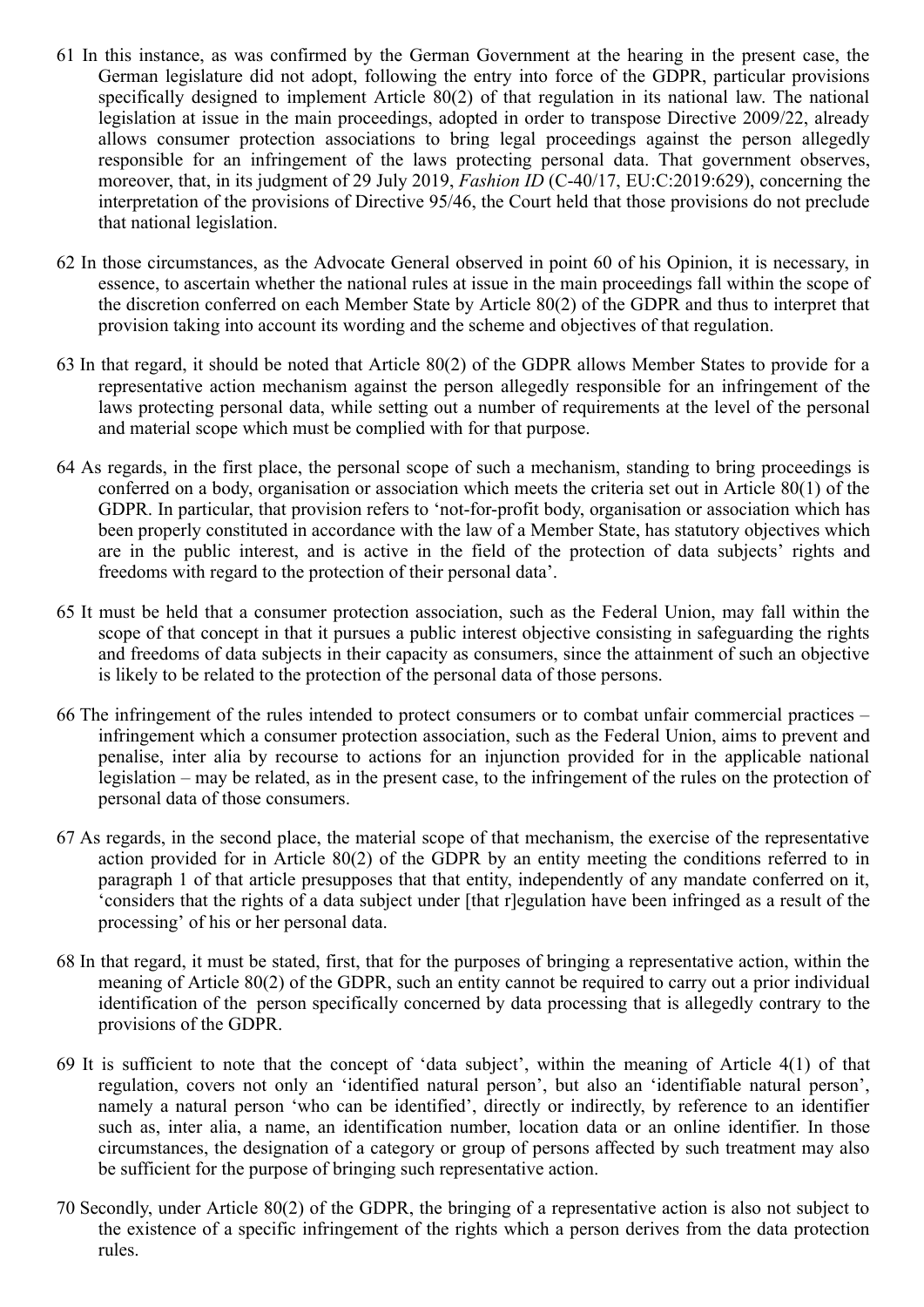- 71 As is apparent from the very wording of that provision, recalled in paragraph 67 of the present judgment, the lodging of a representative action presupposes only that the entity concerned 'considers' that the rights of a data subject laid down in that regulation have been infringed as a result of the processing of his or her personal data and therefore alleges the existence of data processing that is contrary to the provisions of that regulation.
- 72 It follows that, in order to recognise that such an entity has standing to bring proceedings under that provision, it is sufficient to claim that the data processing concerned is liable to affect the rights which identified or identifiable natural persons derive from that regulation, without it being necessary to prove actual harm suffered by the data subject, in a given situation, by the infringement of his or her rights.
- 73 Such an interpretation is consistent with the requirements stemming from Article 16 TFEU and Article 8 of the Charter of Fundamental Rights of the European Union and, thus, with the objective pursued by the GDPR consisting in ensuring effective protection of the fundamental rights and freedoms of natural persons and, in particular, of ensuring a high level of protection of the right of every person to the protection of personal data concerning him or her (see, to that effect, judgment of 15 June 2021, *Facebook Ireland and Others*, C‑645/19, EU:C:2021:483, paragraphs 44, 45 and 91).
- 74 Authorising consumer protection associations, such as the Federal Union, to bring, by means of a representative action mechanism, actions seeking to have processing contrary to the provisions of that regulation brought to an end, independently of the infringement of the rights of a person individually and specifically affected by that infringement, undoubtedly contributes to strengthening the rights of data subjects and ensuring that they enjoy a high level of protection.
- 75 Furthermore, it should be noted that the bringing of such a representative action, in so far as it makes it possible to prevent a large number of infringements of the rights of data subjects by the processing of their personal data, could prove more effective than the action that a single person individually and specifically affected by an infringement of his or her right to the protection of his or her personal data may bring against the person responsible for that infringement.
- 76 As the Advocate General observed in point 76 of his Opinion, the preventive function of actions brought by consumer protection associations, such as the Federal Union, could not be guaranteed if the representative action provided for in Article 80(2) of the GDPR allowed only the infringement of the rights of a person individually and specifically affected by that infringement to be invoked.
- 77 In the third place, it is still necessary to ascertain, as requested by the referring court, whether Article 80(2) of the GDPR precludes the bringing of a representative action independently of a specific infringement of a right of a data subject and of a mandate conferred by that data subject, where infringement of data protection rules has been alleged in the context of an action seeking to review the application of other legal rules intended to ensure consumer protection.
- 78 In that regard, it should be noted at the outset that, as has been observed, in essence, in paragraph 66 of the present judgment, the infringement of a rule relating to the protection of personal data may at the same time give rise to an infringement of rules on consumer protection or unfair commercial practices.
- 79 Therefore, as the Advocate General observed in point 72 of his Opinion, that provision does not preclude the Member States from exercising the option it offers them in that consumer protection associations are entitled to take action against infringements of the rights provided for by the GDPR through, as the case may be, rules intended to protect consumers or combat unfair commercial practices, such as those provided for by Directive 2005/29 and Directive 2009/22.
- 80 That interpretation of Article 80(2) of the GDPR is moreover supported by Directive 2020/1828 which repeals and replaces, as from 25 June 2023, Directive 2009/22. In that context, it must be observed that, in accordance with Article 2(1) thereof, Directive 2020/1828 applies to representative actions brought in relation to traders' infringements of the provisions of EU law referred to in Annex I of that directive, which mentions the GDPR in point 56.